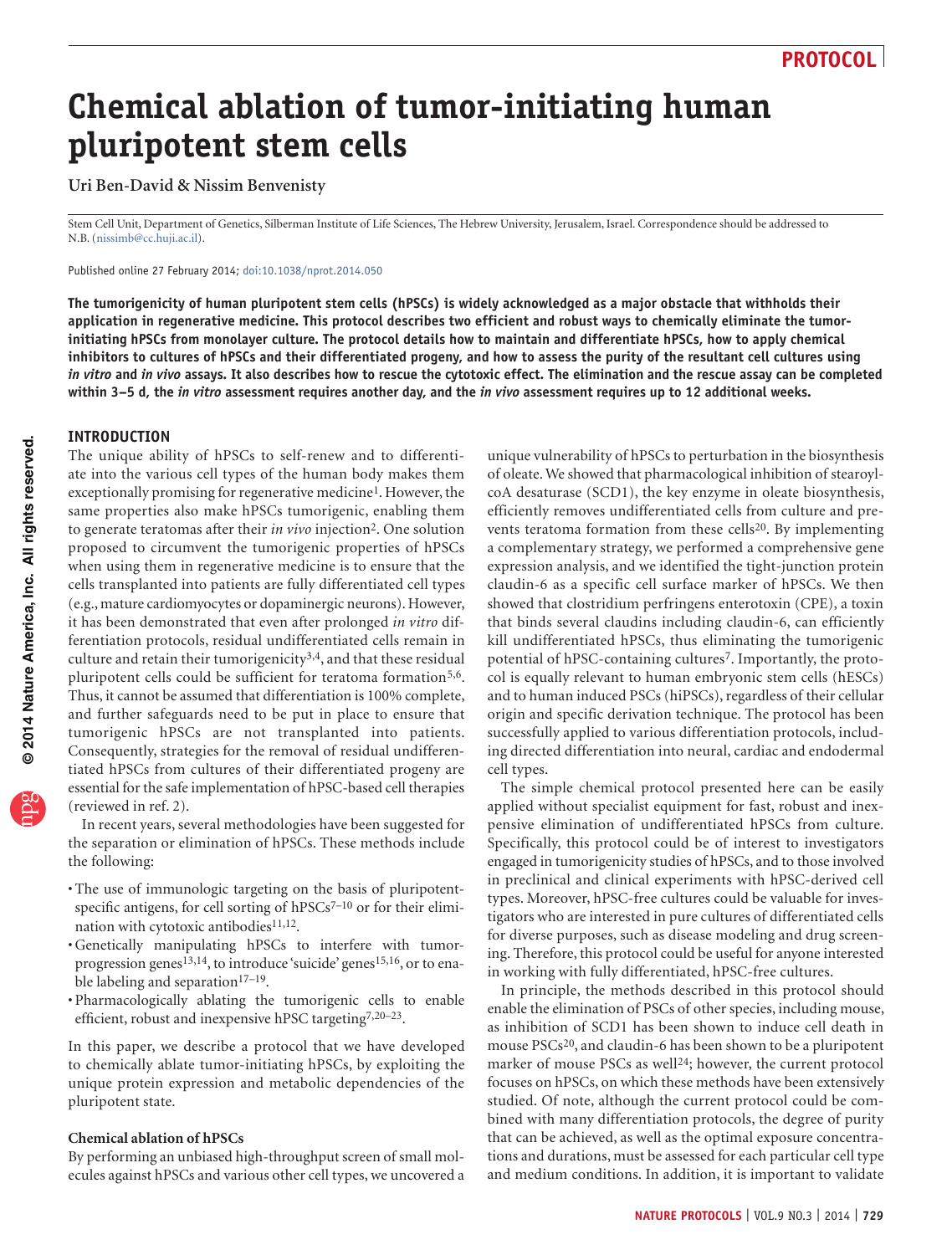experimentally, as described in the protocol, that the chemical exposure does not jeopardize the viability and the functionality of the desired differentiated cells under the unique experimental conditions applied.

This protocol is intended for basic research and preclinical studies. Although it should be readily adjustable to clinical settings, several issues ought to be considered for such adaptation. First, clinical trials would require adaptation of the protocol to high-scale, clinically relevant differentiation processes. Second, further tests would be necessary to ensure that the differentiated cells remain fully functional (for example, electrophysiological assessments of neurons, insulin production in beta cells, etc.). Third, the teratoma formation assay in immunodeficient mice might not be sufficient for clinical applications, owing to the hostile xeno-microenvironment and lack of human inflammatory response, which might inhibit efficient teratoma formation in the mouse model; other animal models, such as 'humanized' mice, may thus be required as well.

#### **Advantages and limitations in comparison with other methods**

The methods for the removal of undifferentiated cells from culture can be divided into three categories: immunologic, genetic and chemical (**[Fig. 1](#page-1-0)** and **[Table 1](#page-2-0)**).

The immunologic methods can be further divided into three subcategories: separation by cell sorting by using antibodies against pluripotent-specific epitopes<sup>7-10</sup> or against specific epitopes of the differentiated cell type of interest<sup>25,26</sup>; elimination with primary cytotoxic antibodies against pluripotentspecific cell surface molecules<sup>11,12</sup>; elimination with secondary cytotoxic antibodies conjugated to primary antibodies against such pluripotent-specific molecules<sup>[7](#page-11-0)</sup>; or elimination by photoablation by using nanogold particles targeted against antibodies that selectively mark pluripotent cells<sup>27</sup>. These methods are simple and rapid; however, their efficiency is currently limited, and multiple cycles of separation are normally necessary for effective elimination of undifferentiated cells from culture<sup>[9,28](#page-11-9)</sup>. Moreover, these methods require single-cell dissociation, which is not compatible with some differentiation protocols. Cytotoxic antibodies may also lead to collateral damage in the nonpluripotent cell population.

The methods that are based on genetic manipulation can also be further divided into several groups: cell sorting on the basis of genetic labeling of pluripotent-specific genes<sup>17</sup> or labeling of genes that are specific for the desired differentiated cell type[18,19;](#page-11-10) knocking out or knocking down genes that are required for teratoma development (but are dispensable for the differentiation protocol)<sup>13</sup>; overexpression of tumor suppressors<sup>[14](#page-11-11)</sup>; and introduction of 'suicide' genes under constitutive<sup>15</sup> or pluripotentspecific<sup>16</sup> promoters. The main advantage of the genetic approach is that the manipulated cells are easily traceable. However, these methods are much more laborious and expensive, and they pose additional safety risks owing to potential off-target damages to the DNA. Cell sorting after genetic labeling also shares the caveats of antibody-based cell sorting (i.e., dissociation into single cells is required, and separation efficiency is currently restricted).

The chemical ablation of hPSCs can be achieved by supplementing the culture medium with small molecules that selectively kill undifferentiated hPSCs[20–29,](#page-11-5) by exposing the cells to a toxin that targets cell surface proteins selectively expressed on



<span id="page-1-0"></span>**Figure 1 |** Strategies for eliminating tumor-initiating human pluripotent stem cells. Residual undifferentiated hPSCs (depicted in red) are presented at the center of a sniper's scope, in an attempt to remove them from a differentiated cell population (depicted in purple). Three main approaches have been described to selectively eliminate hPSCs from culture: genetic manipulation (in blue), immunologic targeting (in green) and pharmacological ablation (in red). For each of these general approaches, the most prominent elimination strategies are presented. See the text and **[Table 1](#page-2-0)** for a detailed comparison of these strategies.

hPSCs<sup>[7](#page-11-0)</sup> or by exchanging the metabolites in the medium to create metabolic conditions that inhibit the survival of hPSCs<sup>[22,30](#page-11-13)</sup>. The chemical ablation of hPSCs has the following advantages over the other techniques:

- It enables the proactive removal of undifferentiated tumorigenic cells, preventing the risk rather than dealing with its consequences.
- No genetic manipulation is necessary. •
- Compared with cell sorting, this approach is more efficient, and it does not require single-cell dissociation, which may be advantageous in various clinical settings (for example, differentiation into complex structures).
- The chemical approach is cheaper than any other technique, it works faster than most techniques, and its application does not require any technical expertise.

In addition, although the methods based on cell sorting are only applicable *in vitro*, before cell transplantation, the pharmacological ablation (and some of the genetic manipulation approaches) may also be useful *in vivo*, for eliminating residual hPSCs after the injection of their derivatives, and even for eliminating hPSC-derived tumors after formation. Naturally, such potential *in vivo* applications warrant more research to enable their clinical translation.

The chemical approach also has its weaknesses: first, the chemical methods highly depend on culture conditions and medium compositions, so that the exact exposure durations and concentrations ought to be scaled for every cell type and differentiation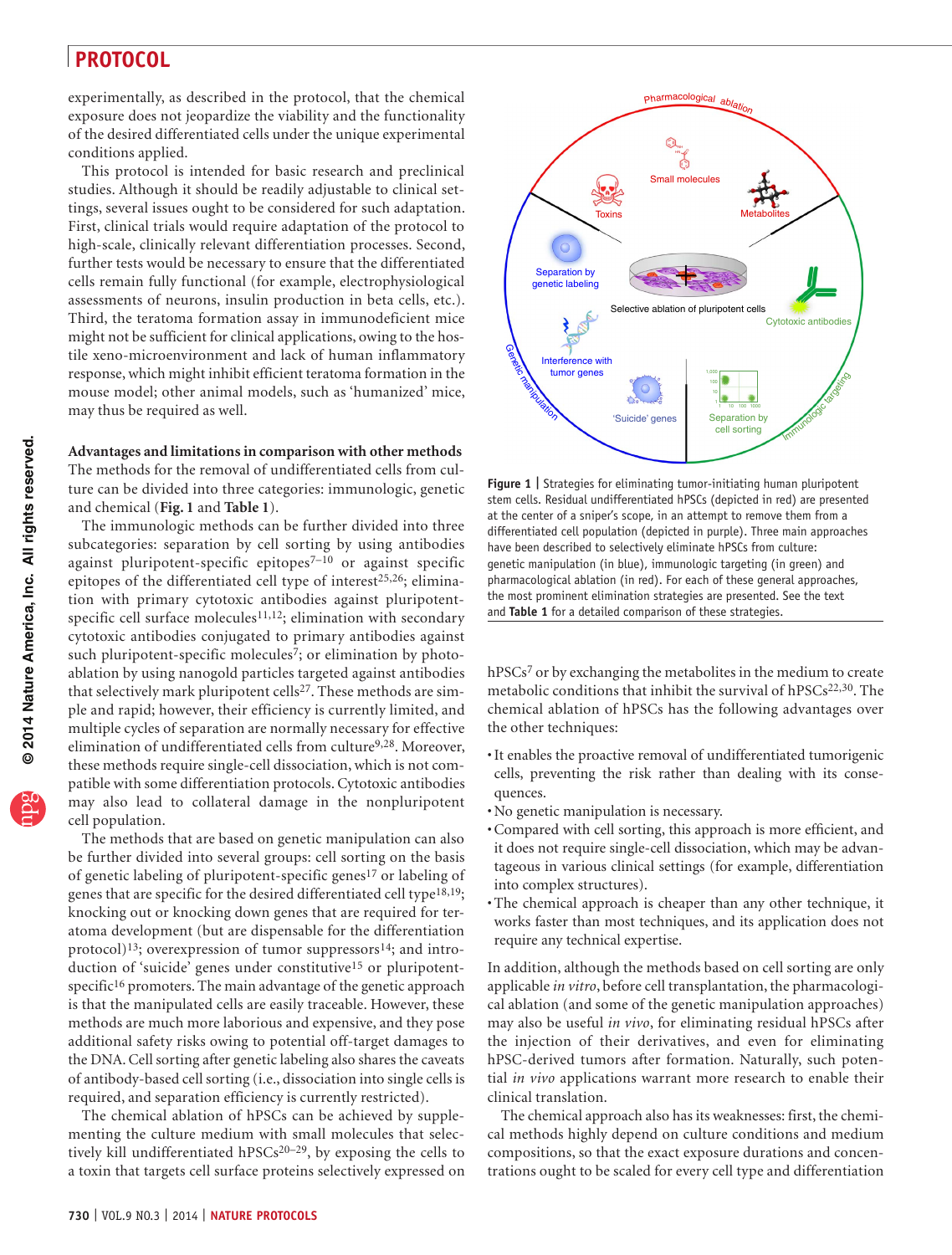| i            |
|--------------|
| All rig      |
|              |
| g<br>S       |
| <b>SACTE</b> |
| י<br>י       |
| @201'        |
|              |

 $\vec{r}$ 

<span id="page-2-0"></span>

TABLE 1 Strategies to eliminate tumor-initiating human plunpotent stem cells. **Table 1 |** Strategies to eliminate tumor-initiating human pluripotent stem cells.

|                                        |                                                                                                                                | Chemical ablation |                                                                            |                                                                                                                                                                                                                                | Immunologic separation and elimination                                            |                                      |                                                                  |                               | Genetic manipulation                    |                                                                                             |
|----------------------------------------|--------------------------------------------------------------------------------------------------------------------------------|-------------------|----------------------------------------------------------------------------|--------------------------------------------------------------------------------------------------------------------------------------------------------------------------------------------------------------------------------|-----------------------------------------------------------------------------------|--------------------------------------|------------------------------------------------------------------|-------------------------------|-----------------------------------------|---------------------------------------------------------------------------------------------|
| Suggested<br>approach                  | Small molecules                                                                                                                | Toxins            | Metabolites                                                                | with cell-surface<br>Cell sorting<br>markers                                                                                                                                                                                   | antibodies<br>cytotoxic<br>Primary                                                | antibodies<br>Secondary<br>cytotoxic | with genetic<br>Cell sorting<br>labeling                         | teratoma<br>KO/KD of<br>genes | OE of tumor<br>suppressors              | Suicide gene<br>introduction                                                                |
| examples<br>Major                      | Ceramide analogues <sup>29</sup><br>MitoBloCK-6 (ref. 21)<br>Survivin inhibitors <sup>23</sup><br>PluriSIns <sup>20</sup>      | CPE <sup>7</sup>  | depletion <sup>22,30</sup><br>depletion <sup>20</sup><br>Glucose<br>Oleate | protein a (SIRPA) <sup>25</sup><br>(CLDN-6; ref. 7)<br>FRA-1-60 (ref. 8)<br>Signal regulatory<br>SSEA-3 (ref. 8)<br>SSEA-5 (ref. 9)<br>Claudin 6<br>-ectins <sup>10</sup>                                                      | like protein 1   TRA-1-60<br>(PODXL) <sup>11,12</sup>   (ref. 27)<br>Podocalyxin- | CLDN-6 (ref. 7)<br>TRA-1-60          | SOX-1 (ref. 18)<br>MYL-2 (ref. 19)<br>REX-1 (ref. 17)            | Survivin <sup>13</sup>        | p53 (ref. 14)<br>Ink4/ARF <sup>14</sup> | promoter <sup>15</sup><br>promoter <sup>16</sup><br>Constitutive<br>HSV-tk:<br><b>NANOG</b> |
| advantages<br>Main                     | Fast, simple and inexpensive<br>No single-cell dissociation<br>No genetic manipulation<br>Robust and efficient<br>Proactive    |                   |                                                                            | Fast and simple                                                                                                                                                                                                                |                                                                                   |                                      | Easily traceable                                                 |                               |                                         |                                                                                             |
| weaknesses<br>Main                     | Potential nonspecific effects on differentiated<br>Conditions need to be adapted for each<br>differentiation protocol<br>cells |                   |                                                                            |                                                                                                                                                                                                                                | Collateral damage                                                                 |                                      | dissociation<br>single-cell<br>efficiency<br>Requires<br>Limited |                               | I                                       |                                                                                             |
|                                        |                                                                                                                                |                   |                                                                            | imited efficiency (need for multiple cycles)<br>Requires single-cell dissociation                                                                                                                                              |                                                                                   |                                      | Risk for nonspecific genetic damages<br>Laborious and expensive  |                               |                                         |                                                                                             |
| simplex virus thymidine kinase type 1. |                                                                                                                                |                   |                                                                            | This table presents the main approaches currently available for removal of undifferentiated hPSCs from culture. Major examples from each category are mentioned, together with their key advantages and weaknesses. KO, knocko |                                                                                   |                                      |                                                                  |                               |                                         |                                                                                             |

## **protocol**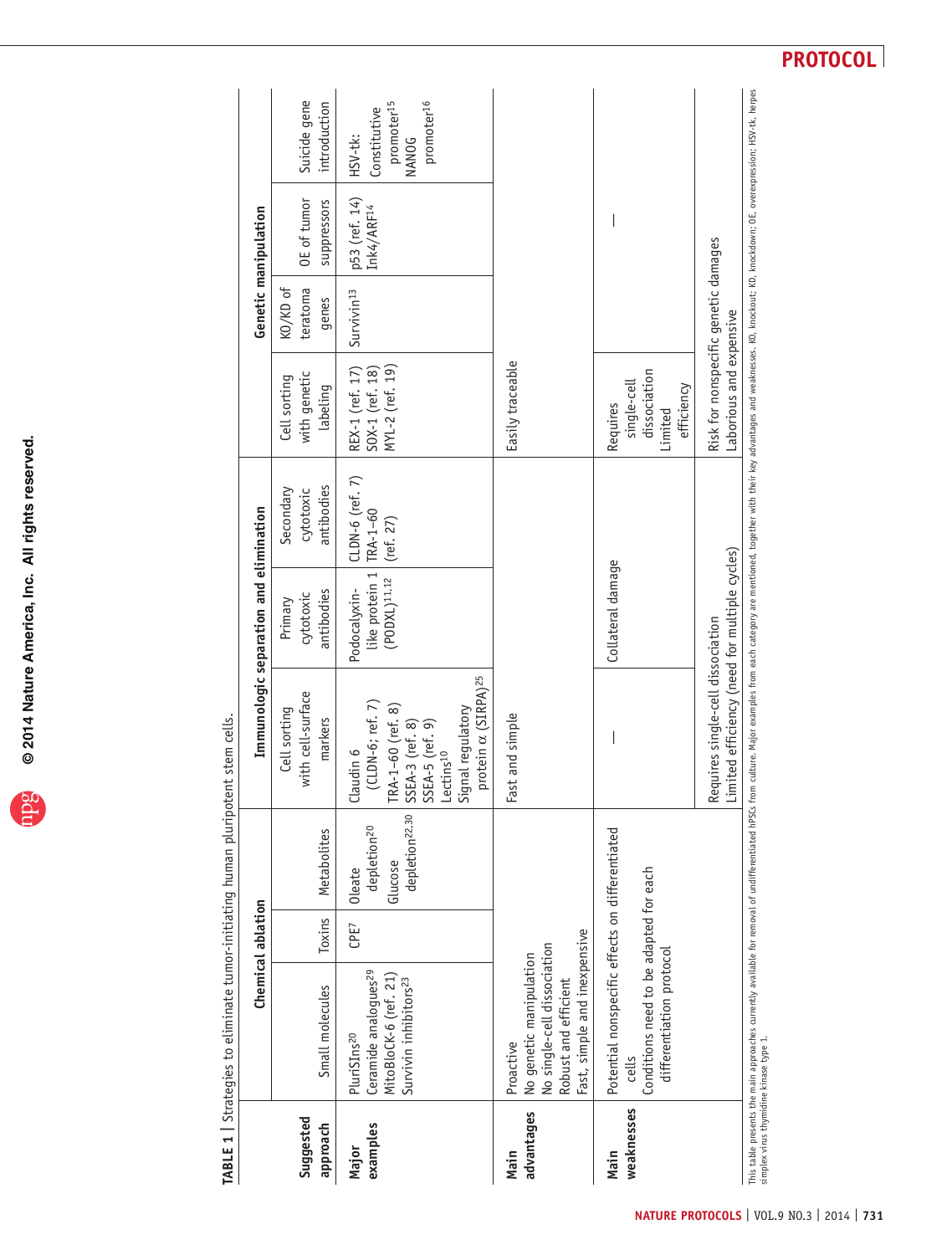<span id="page-3-0"></span>**Figure 2 |** A schematic overview of the chemical ablation methods described in the protocol. A schematic representation of the procedure: undifferentiated cells are cultured and maintained (Steps 1–10), differentiated into the desired cell type (Steps 11–18) and residual undifferentiated hPSCs are then chemically ablated by PluriSIn #1 or by CPE (Step 19). Next, cells are subjected to two types of quality controls (QC): purity QC, comprising an *in vitro* FACS analysis (Step 20A) and an *in vivo* teratoma formation assay (Step 20B); and safety QC, comprising a viability assay (Step 20C) and gene expression profiling (Step 20D). Untreated differentiated and undifferentiated cells are used as controls. Cytotoxicity rescue assay (**[Box 1](#page-4-0)**) can be conducted to validate the cause of death.

protocol; second, to ensure that the differentiated cells remain intact and functional, the potentially deleterious effect of transient SCD1 inhibition or CPE exposure on

differentiated cell cultures must also be evaluated separately for each cell type and differentiation protocol; third, this protocol is not suitable for separating undifferentiated hPSCs from their immediate derivatives, as a differentiation protocol of a few hours (or even a couple of days) may not be sufficient to completely abolish the cellular sensitivity to the chemicals. For clinical purposes, it will also be necessary to ensure that the chemical exposure does not hinder the engraftment of the cells. Despite these limitations, once they are scaled and validated for a particular differentiation protocol of interest, these chemical methods are probably the most cost-effective techniques currently available for the elimination of residual undifferentiated cells.

#### **Experimental design**

This protocol describes the chemical removal of hPSCs from culture, as schematically presented in **[Figure 2](#page-3-0)**, and comprises three main parts: culture and differentiation of cells (Steps 1–18); chemical ablation of hPSCs within the culture (Step 19); and confirmation that the hPSCs have been successfully removed from the culture (Step 20).

**Culture and differentiation of hESCs or hiPSCs.** The protocol starts with the culture of hESCs or hiPSCs as undifferentiated cells (Steps 1–10), followed by their monolayer differentiation (Steps 11–18). In recent years, directed differentiation of hPSCs has advanced considerably (reviewed in ref. [31\)](#page-11-20), resulting in many detailed differentiation protocols published<sup>32-35</sup>. As mentioned above, both of the methods described in this protocol can be adapted to various such differentiation protocols. For the sake of simplicity, however, the PROCEDURE below describes the elimination of residual undifferentiated hPSCs after spontaneous monolayer differentiation by fibroblast growth factor 2 (FGF2) withdrawal from the medium.

**Chemical ablation of hPSCs.** In the next part of the protocol, cells are exposed to the SCD1 inhibitor PluriSIn #1 (Step 19A) or to the toxin CPE (Step 19B). Note that these steps are mutually exclusive, so that cells are exposed either to PluriSIn #1 or to CPE, but not to both.



A direct comparison of SCD1 inhibition (Step 19A) and claudin-6 toxin-based targeting (Step 19B) brings up several important differences. Whereas the SCD1 inhibition-based elimination is relevant for differentiation protocols toward various cell types of all three embryonic germ layers<sup>20</sup>, the CPE-based method is restricted to cell types that do not express any of the CPE-sensitive claudin[s7,](#page-11-0) precluding its application to endodermal and other epithelial cell lineages. Other advantages of small molecules that inhibit SCD1, such as PluriSIn #1, over the CPE toxin, are the markedly lower costs of small molecules compared with proteins, and their easier penetration into 3D cellular structures. The advantage of CPE over SCD1 inhibition, in contrast, is its extremely fast and efficient mode of action, which allows obtaining fully purged cultures within 30–60 min[7.](#page-11-0) The selection between these two options therefore depends on the particular desired application, and it should be guided by the aforementioned considerations.

The differentiated cell types present in culture, the culture conditions (such as the size of the culture plate) and the composition of the culture medium (and especially the oleate concentration in the medium) all influence the exposure duration and the concentration required for robust elimination of undifferentiated cells, and it should thus be determined in advance. The optimal experimental setting would be to expose the cells to the minimal compound/toxin concentration and for the minimal time duration that efficiently eliminate undifferentiated hPSCs without affecting their differentiated progeny. The PROCEDURE described below is based on culturing the cells in six-well culture plates with standard embryonic stem cell culture medium without FGF2, and on the 48–72-h exposure to PluriSIn #1 at 20 µM or 1-h exposure to CPE at 1 µg ml–1. Other SCD1 inhibitors can be used instead of PluriSIn #1, but this could substantially change the necessary exposure duration and concentration.

**Confirmation that hPSCs have been eliminated.** The final part of the protocol is assessment of the success of hPSC elimination. This can be assessed *in vitro* by FACS analysis for pluripotency markers (Step 20A), and also *in vivo* by a teratoma formation assay in immune-compromised mice (Step 20B). In parallel to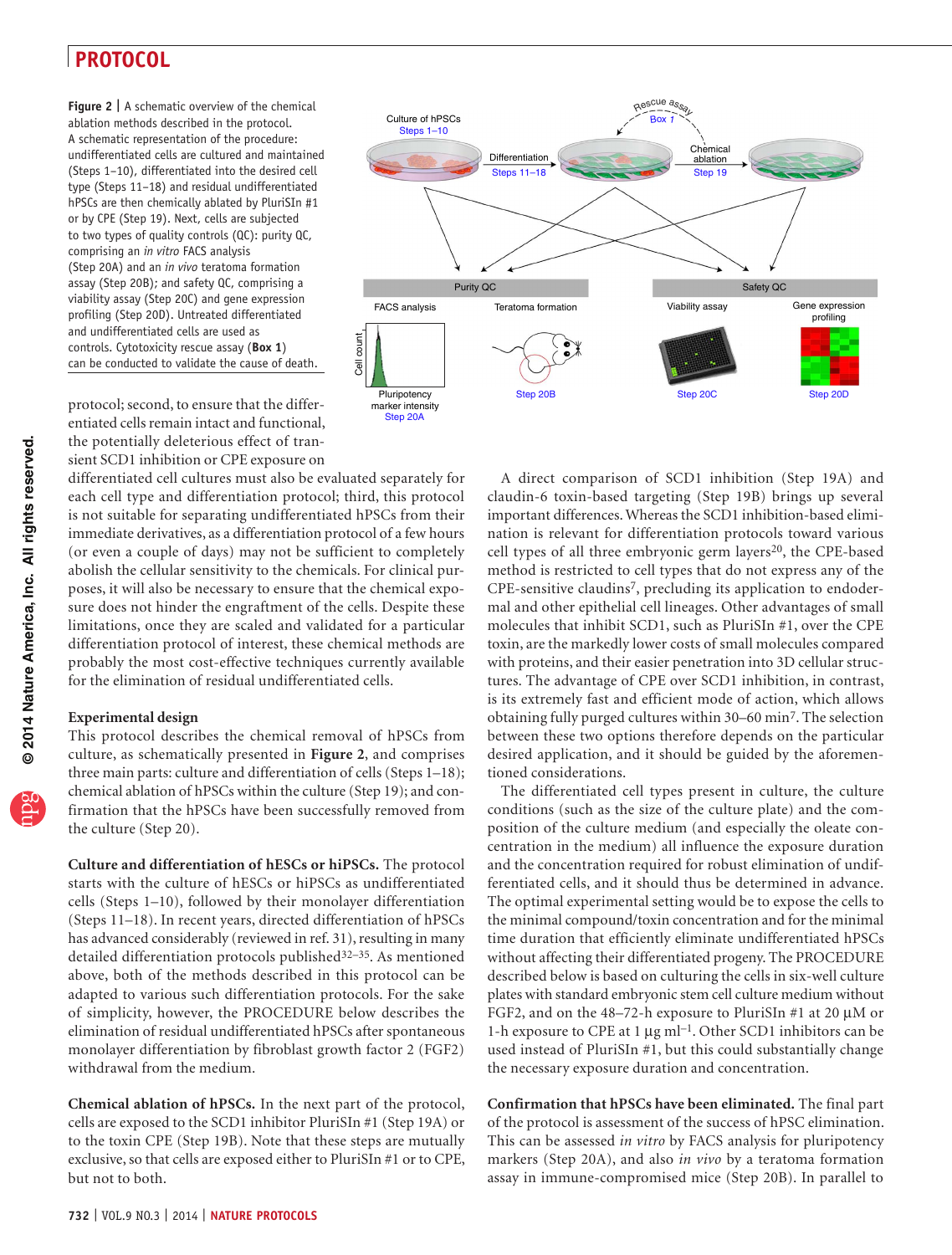## <span id="page-4-0"></span>**Box 1**  $\vert$  Cytotoxicity rescue assay for SCD1 inhibition ● TIMING 1 d

If you have selected PROCEDURE Step 19A, an additional rescue experiment may be optionally performed. This assay is especially useful if one is interested in examining a new compound of interest that is suspected to kill undifferentiated hPSCs by inhibiting their SCD1 activity.

#### **REAGENTS**

- hPSCs (either hESCs or hiPSCs) ! **CAUTION** All relevant institutional and governmental regulations for the use of hPSCs must be followed.
- mTeSR medium (STEMCELL, cat. no. 05850) and spontaneous differentiation medium (Reagent Setup)
- Oleic acid (e.g., Sigma-Aldrich, cat. no. O1008)
- BSA (e.g., Sigma-Aldrich, cat. no. A7906) CellTiter-Glo luminescent cell viability assay (Promega, cat. no. G7570)

#### **PROCEDURE**

1. Perform Step 19A as described above, but when adding PluriSIn #1 to the culture medium also add oleate. Use five concentrations of oleate, ranging from 0.4 to 100 µM (with fourfold serial dilutions).

- **CRITICAL STEP** When using BSA-conjugated oleate, add the same concentrations of BSA to the control plates.
- 2. Perform Steps 20A and 20B to validate that supplementation of oleate can reverse the cytotoxic effect of PluriSIn #1.

performing these quality control analyses on the purged cultures, they should also be performed on differentiated hPSCs that are not subjected to selective chemical ablation (differentiated controls) and on undifferentiated hPSCs (undifferentiated controls). The safety of the protocol for the differentiated progeny can be assessed by measuring their viability (Step 20C) and by comparing the global gene expression profiles of exposed versus control cells (Step 20D). In some cases, further assays might help determine the lack of cytotoxicity to the cells of interest. Such assays include

proliferation assays (for proliferating cells) or functional assays (for functional differentiated cells), but they are not detailed in the PROCEDURE.

Finally, for SCD1 inhibition only, a cytotoxicity rescue assay is described (**[Box 1](#page-4-0)**). This assay is optional, and it does not need to be performed routinely. This assay is especially useful if one is interested in examining a compound of interest that is suspected to kill undifferentiated hPSCs by inhibiting their SCD1 activity.

#### **MATERIALS REAGENTS**

- hPSCs (either hESCs or hiPSCs) **! CAUTION** All relevant institutional and
- governmental regulations for the use of hPSCs must be followed. mTeSR medium (STEMCELL, cat. no. 05850) and spontaneous •
- differentiation medium (Reagent Setup)
- Accutase (e.g., Sigma-Aldrich, cat. no. A6964) •
- Matrigel (e.g., BD Biosciences, cat. no. 356234; see Reagent Setup) •
- Gelatin solution, 0.1% (wt/vol) (e.g., Millipore, cat. no. ES-006-B) •
- KnockOut DMEM (e.g., Invitrogen, cat. no. 10829-018) •
- KnockOut serum replacement (KSR; e.g., Invitrogen, cat. no. 10828-028)
- L-Glutamine (e.g., Invitrogen, cat. no. 21051-016)
- Penicillin-streptomycin liquid (e.g., Invitrogen, cat. no. 15140122) MEM minimum non-essential amino acid solution (e.g., Invitrogen, •
- cat. no. 11140-050)
- 2-Mercaptoethanol (e.g., Invitrogen, cat. no. 21985-023) ! **CAUTION** 2-Mercaptoethanol is toxic if inhaled, ingested or when in contact with skin. Wear gloves while working with it and handle it with care.
- PBS (e.g., Invitrogen, cat. no. 10010-015) •
- DMSO (e.g., Sigma-Aldrich, cat. no. D2650) •
- PluriSIn #1 if performing Step 19A (e.g., Sigma-Aldrich, cat. no. SML0682; see Reagent Setup) **! CAUTION** Avoid contact and ingestion of PluriSIn #1. Wear gloves while working with it and handle it with care.
- Clostridium perfringens enterotoxin A protein (CPE), if performing Step 19B (Abcam, cat. no. ab63833; see Reagent Setup) ! **CAUTION** CPE is toxic if inhaled, ingested or when in contact with skin. Wear gloves working with it and handle it with care.
- Trypsin-EDTA, 0.25% (wt/vol) (e.g., Invitrogen, cat. no. 25200-056) •
- Trypan blue solution (e.g., Sigma-Aldrich, cat. no. T8154) •
- Conjugated anti-human TRA-1-60-PE antibody, if performing Step 20A (e.g., BD Biosciences, cat. no. 560884) **CRITICAL** Store it at 4 °C.
- BSA, if performing Step 20A (e.g., Sigma-Aldrich, cat. no. A7906) • NOD.Cg-*Prkdc<sup>scid</sup>il2rg<sup>tm1Wjl</sup>/SzJ* (NSG) mice, if performing Step 20B
- (Jackson Laboratory, cat. no. 005557) ! **CAUTION** All experiments using mice must be performed in accordance with all institutional and governmental ethics and animal handling requirements.
- Ketamine, if performing Step 20B (Ketaset; Fort Dodge Animal Health, cat. no. 440761)
- Medetomidine, if performing Step 20B (Domitor; Pfizer Animal Health)
- Isoflurane, if performing Step 20B (e.g., Santa Cruz, cat. no. sc-363629Rx) ! **CAUTION** Isoflurane is toxic if inhaled or ingested; work with it inside a chemical fume hood and handle it with care.
- Tissue-Tek O.C.T. compound, if performing Step 20B (Sakura Finetek, cat. no. 4583)
- CellTiter-Glo luminescent cell viability assay, if performing Step 20C (Promega, cat. no. G7570)
- PerfectPure RNA cultured cell kit, if performing Step 20D (5 Prime, cat. no. 2302330)
- GeneChip human gene 1.0 ST array, if performing Step 20D (Affymetrix, cat. no. 901085)

#### **EQUIPMENT**

- Sterile biosafety tissue culture hood •
- Chemical fume hood •
- Sterile tissue culture incubator (37 °C, 5%  $CO_2$  and 100% humidity)
- Cell culture centrifuge •
- Plate-adapted inverted microscope •
- Glass hemocytometer or automatic cell counter •
- Refrigerator (4 °C) to store media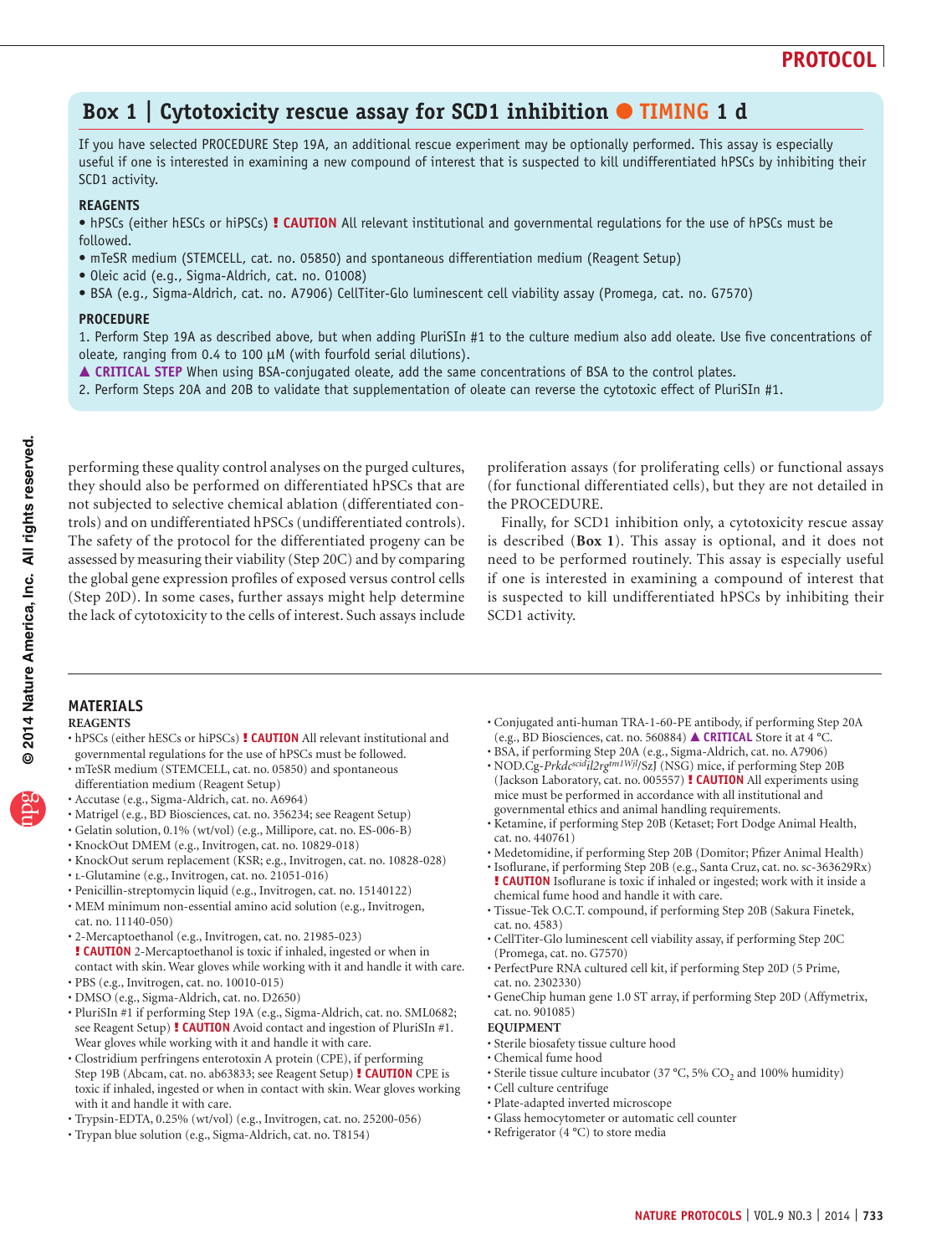- Freezer (-20 °C) °C) to store Matrigel and PluriSIn #1 aliquots
- Freezer (-80 °C) to store CPE aliquots
- Sterile gloves, pipettes and filter tips •
- Cell culture dishes (six-well plates) to grow, expand and purge hPSCs •
- Conical centrifuge tubes (15 ml) to passage the cells •
- Laboratory shaker •
- Single-use filters (70 μm)
- Syringe, 1 ml, 26 gauge •
- FACSAria III or similar flow cytometer •
- FACS tubes (12 × 75 mm round-bottom test tubes)
- Eppendorf tubes •
- Desiccator jar •
- Surgical scissors •
- Disposable plastic mold (e.g., Tissue-Tek Cryomold Intermediate, Sakura Finetek, cat. no. 4566)
- Luminescence plate reader •
- PC with Windows operating system and internet connection •
- Expander program [\(http://acgt.cs.tau.ac.il/expander/](http://acgt.cs.tau.ac.il/expander/)) •

#### **REAGENT SETUP**

**Spontaneous differentiation medium** Mix KnockOut DMEM (410 ml), 15% (vol/vol) KSR (75 ml), 1% (vol/vol) l-glutamine (5 ml), 0.5% (vol/vol) penicillinstreptomycin (2.5 ml), 1% (vol/vol) 10 mM MEM minimum non-essential amino acid solution (5 ml), 0.01% (vol/vol) 1 M 2-mercaptoethanol (50 µl). **△ CRITICAL** This medium should be kept at 4 °C and used within 3 weeks.

**Matrigel aliquot preparation** Leave the bottle from the manufacturer to thaw overnight on ice at 4 °C. Divide the solution into aliquots and store them at −80 °C for up to 6 months. **CRITICAL** Each aliquot should be thawed overnight on ice at 4 °C when needed and kept on ice until it is dispensed in cell culture dishes. Matrigel freezes at −20 °C or 80 °C, stays in the liquid form if maintained on ice or at 4 °C and starts solidifying at room temperature (RT,  $\sim$  25 °C) or in an incubator.

**PluriSIn #1 stock solution** Dissolve 1 mg of PluriSIn #1 in 469 µl of DMSO to prepare a stock concentration of 10 mM. **CRITICAL** Check that the

molecule is well dissolved, divide the solution into aliquots and store them at −20 °C. This solution can be stored for a few months provided that repeated freeze-thaw cycles are avoided.

**CPE aliquot preparation** Prepare aliquots on arrival. **CRITICAL** Store the aliquots at −80 °C and avoid repeated freeze-thaw cycles. The aliquots can be stored for a few months under these conditions.

**FACS buffer** Dissolve 5 g of BSA (1% (wt/vol)) in 500 ml of PBS (1×). Store the solution at 4 °C for up to 1 month.

**Ketamine/Domitor mixture** Mix 0.83 ml of PBS, 0.25 ml of Domitor (1 mg ml−1) and 0.165 ml of ketamine (100 mg ml−1). **CRITICAL** Freshly prepare the mixture before use.

**EQUIPMENT SETUP**

**Expander program** Install the Expander program on your computer according to the instructions provided in ref. [36.](#page-11-22)

#### **PROCEDURE**

#### **Culturing hPSCs on Matrigel-coated plates** ● **TIMING 1–2 weeks**

**1|** Thaw Matrigel aliquots (Reagent Setup) overnight on ice at 4 °C. Dilute the Matrigel in DMEM at a ratio of 1:20 (vol/vol).

**2|** Coat six-well plates with 0.5 ml per well of thawed Matrigel. Prepare extra plates to be used to grow undifferentiated hPSCs for the FACS analysis and teratoma formation assays (plates to be used as controls in Steps 20A and 20B). **CRITICAL STEP** Matrigel aliquots should be kept on ice until they are added to the plates.

**3|** Transfer the plates to a shaker and leave them to rock at RT for 1–3 h. While the Matrigel is polymerizing, perform Steps 4–7.

**4|** Starting with hPSC plates at 75–80% confluence, aspirate the medium, and then wash the cells with Ca2+/Mg2+-free PBS. 1ml per well of PBS is sufficient for a six-well plate.

**5|** Add 0.5 ml per well of Accutase and put the plates back into the 37 °C incubator for 5 min.

**6|** As soon as hPSC colonies are detached from the surface of the plate, add 2 ml of DMEM, aspirate and dispense gently several times. Collect the cells into a 15-ml conical centrifuge tube. **CRITICAL STEP** hPSC colonies should become small cell clusters rather than single cells.

**7|** Centrifuge the hPSCs at 150*g* for 5 min at RT, aspirate the supernatant and resuspend the pellet in 6 ml of mTeSR1 medium.

**8|** Aspirate the Matrigel from the plates prepared in Steps 1–3, and then add 1 ml per well of mTeSR1 medium.

**9|** Plate the hPSCs from Step 7 at a ratio of 1:3 or 1:4 (one plate of hPSCs plated into three or four Matrigel-coated dishes). Prepare enough dishes for both the differentiation experiment and the control plates described in Step 2.

**10|** Incubate the cells at 37 °C and replace mTeSR1 medium every day until the cells are 75–80% confluent (usually, 3–4 d later).

**CRITICAL STEP** Proceed to differentiation (Steps 11–18) only if the colonies look healthy and undifferentiated.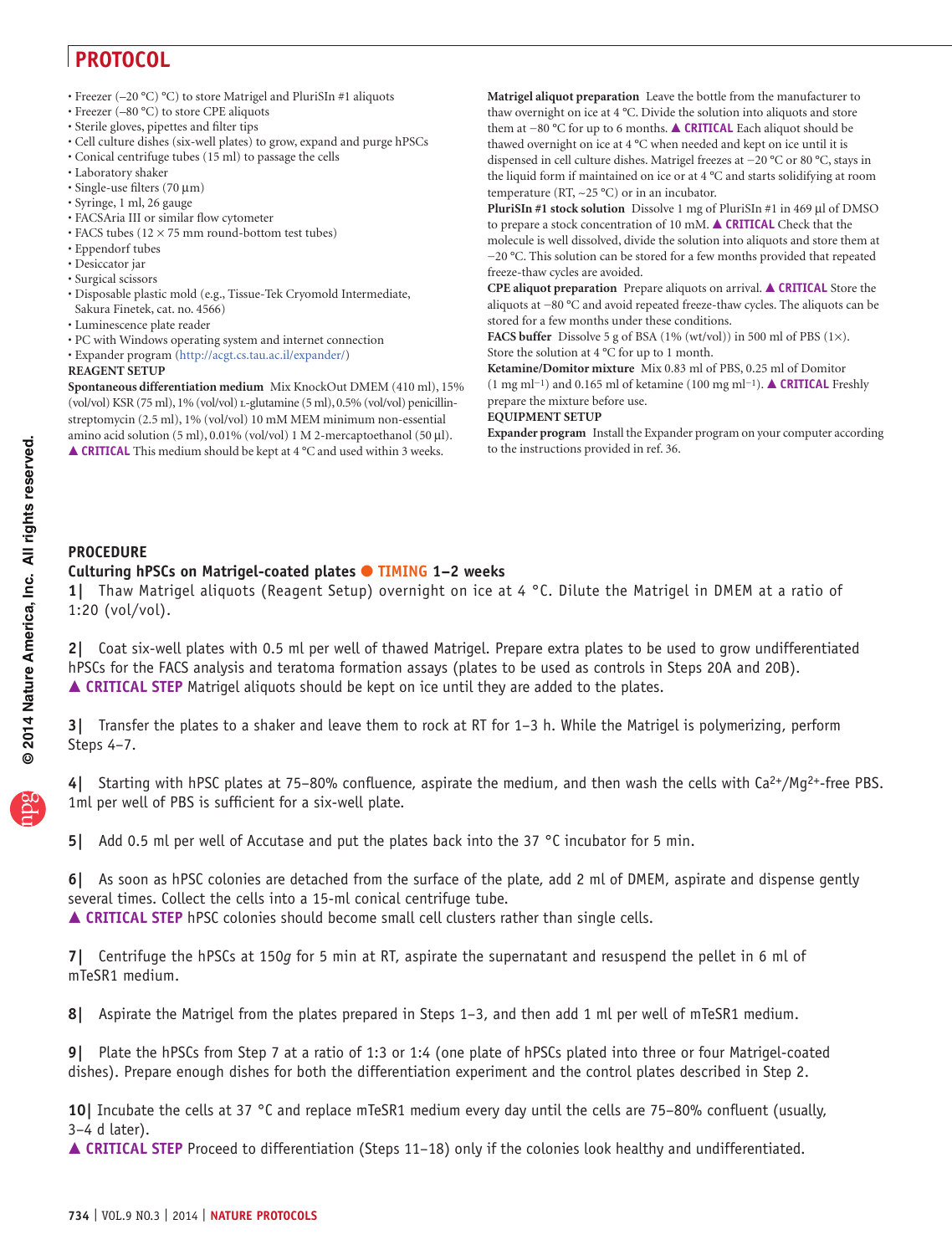**CRITICAL STEP** During the differentiation steps of the protocol (Steps 11–18), keep growing and passaging undifferentiated hPSCs, as they will be used as controls in Step 20. ? **TROUBLESHOOTING**

### **Spontaneous monolayer differentiation of hPSCs** ● **TIMING 5–7 d**

**11|** Coat six-well plates with 1 ml per well of gelatin solution and leave it at RT for 15 min. Prepare extra plates to serve as controls for the FACS analysis and teratoma formation assay (plates to be used as controls in Step 20A and 20B). These controls will undergo differentiation (Steps 11–18) but not hPSC elimination (Step 19).

**12|** Aspirate the medium from the hPSC plates from Step 10, and then wash the cells with Ca2+/Mg2+-free PBS. 1 ml per well of PBS is sufficient to wash a six-well plate.

**13|** Add 0.5 ml per well of trypsin-EDTA for 1–2 min. As soon as hPSC colonies are detached from the surface of the plate, add 2 ml of serum-supplemented DMEM, aspirate it and dispense gently several times. Collect the cells into a 15-ml conical centrifuge tube.

**CRITICAL STEP** When using trypsin-EDTA, hPSC colonies should dissociate into single cells.

**14|** Centrifuge the cells at 150*g* for 5 min at RT, aspirate the supernatant and resuspend the pellet in 6 ml of spontaneous differentiation medium.

**15|** Aspirate the gelatin from the plates prepared in Step 11 and add 1 ml per well of spontaneous differentiation medium (Reagent Setup).

**16|** Plate the hPSCs at a ratio of 1:8 (one plate of hPSCs plated into eight gelatin-coated dishes). Prepare enough dishes to include the control plates described in Step 11.

 **CRITICAL STEP** Spontaneous monolayer differentiation does not require optimization of the plating density—a ratio of 1:8 would usually range from  $5 \times 10^4$  to  $2 \times 10^5$  cells per well; however, most directed differentiation protocols are highly sensitive to plating density, and in these cases it is imperative to count the cells and plate the number determined in the differentiation protocol.

**17|** Incubate the cells at 37 °C and replace the spontaneous differentiation medium every day until the cells become 70% confluent (usually, 5–7 d later). If desired, differentiation can be followed by microscopy, as cells should start changing their typical undifferentiated morphology around day 3 of differentiation.

### ? **TROUBLESHOOTING**

**18|** Take a small sample of cells and evaluate the percentage of undifferentiated cells by FACS analysis for a pluripotency marker, as described in Step 20A. This evaluation is required so that the effect of the selective elimination of undifferentiated hPSCs (Step 19) can be determined. This percentage will greatly depend on the hESC or hiPSC lines used in the experiment. For most cell lines, it should range from 10 to 20% of the cells.

### **Selective elimination of undifferentiated hPSCs from culture.**

**19|** Chemically ablate undifferentiated hPSCs with the SCD1 inhibitor PluriSIn #1 (option A) or with the toxin CPE (option B). See the INTRODUCTION for a comparison of these two options and for guiding considerations for selecting between them. If you select SCD1 inhibition (option A), consider also performing the cytotoxicity rescue assay described in **[Box 1](#page-4-0)**.

## **(A) Chemical ablation of hPSCs with PluriSIn** #**1** ● **TIMING 2–3 d for ablation, and 1–2 d for culture recovery**

### (i) Thaw PluriSIn #1 at RT.

(ii) Add PluriSIn #1 to fresh spontaneous differentiation medium at a ratio of 1:500 (vol/vol) to a final concentration of 20 µM. The total medium volume should be the standard culture volume (e.g., 2 ml per well in a six-well plate). **CRITICAL STEP** As PluriSIn #1 kills hPSCs by blocking oleate synthesis, this compound works most efficiently in oleate-free medium. If your medium contains high oleate concentrations (>20 µM) or high serum concentrations (>10%), it is advisable to change to low-oleate or low-serum medium for the duration of this assay.

 **CRITICAL STEP** The undifferentiated control plates from Step 10 should be treated the same way as the differentiated plates. The differentiated control plates from Step 17 should be handled similarly, but their medium should be supplemented with DMSO (0.2% (vol/vol)) instead of PluriSIn #1.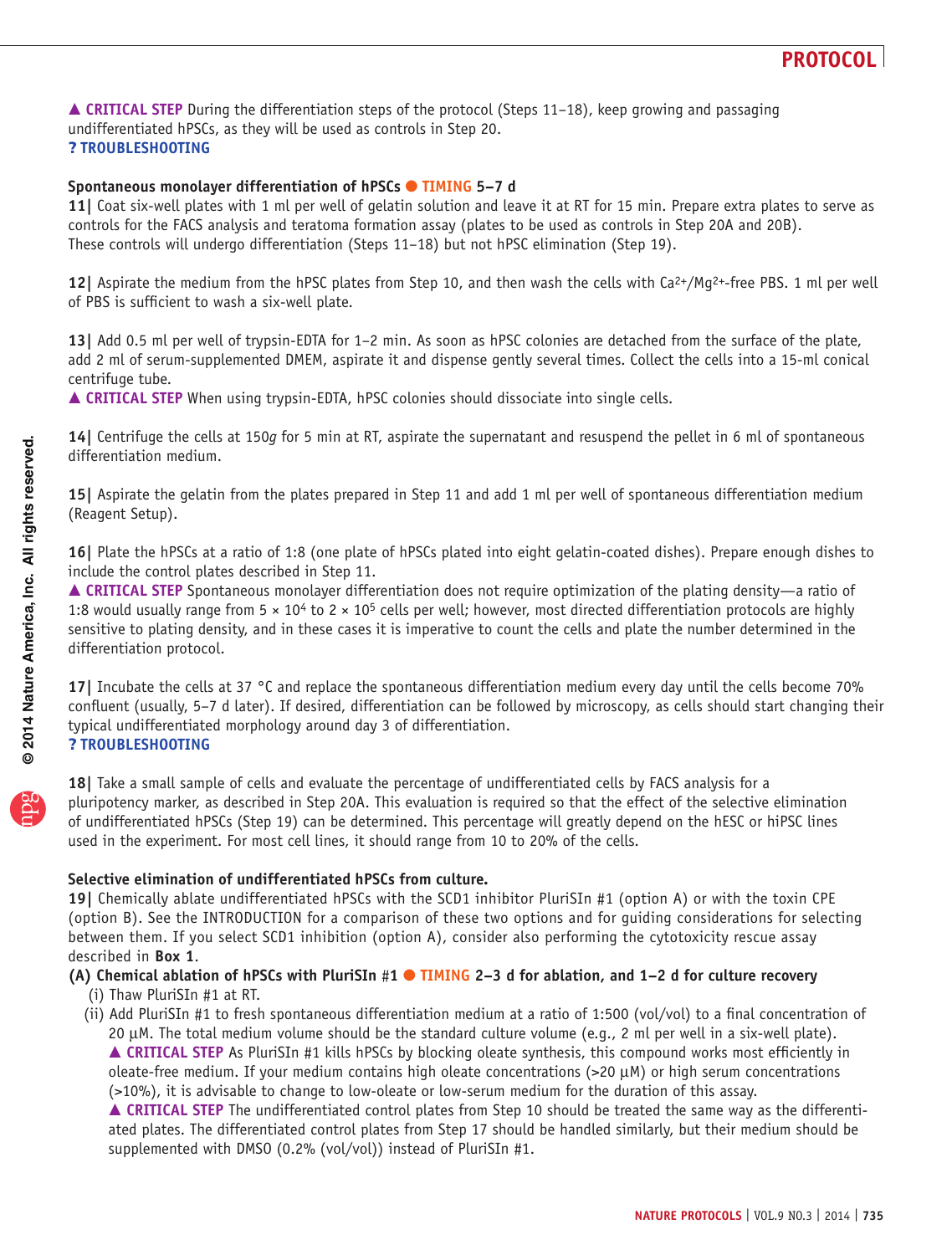- (iii) Aspirate the old spontaneous differentiation medium and replace it with the fresh PluriSIn #1-containing medium. Incubate the cells at 37 °C.
- (iv) Repeat Step 19A(i–iii) after 24 h. If undifferentiated cells are still observed in culture, repeat Step 19A(i–iii) again after an additional 24 h.
- (v) Wash the plates three times with PBS, and replace with fresh spontaneous differentiation medium. Culture the cells for 1–2 d before proceeding to the next steps, to allow differentiated cells to recover from potential transient effects and to allow residual undifferentiated cells (if any) to proliferate.

■ CRITICAL STEP The ablation of undifferentiated hPSCs can often be observed by microscopy, as undifferentiated cells should no longer be visible in culture. Use undifferentiated hPSC culture plates as positive controls. ? **TROUBLESHOOTING**

### **(B) Chemical ablation of hPSCs with CPE** ● **TIMING 1.5 h for ablation, and 1–2 d for culture recovery**

(i) Thaw CPE on ice.

**CRITICAL STEP** CPE should be kept on ice at all times.

(ii) Add CPE to fresh spontaneous differentiation medium at a ratio of 1:2,000 (vol/vol) to a final concentration of 1  $\mu$ g ml<sup>-1</sup>. To spare the expensive reagent, the total medium volume can be lower than the standard culture volume (0.5 ml per well in a six-well plate).

 **CRITICAL STEP** The undifferentiated control plates from Step 10 should be treated the same way as the differentiated plates. The differentiated control plates from Step 17 should be handled similarly, but their medium should be supplemented with PBS instead of PluriSIn #1.

- (iii) Transfer the plates to a shaker and leave them to rock at RT for 1 h.
- (iv) Wash the plates three times with PBS, and replace with fresh spontaneous differentiation medium. Culture the cells for 1–2 d before proceeding to the next steps, to allow differentiated cells to recuperate from potential transient effects and to allow residual undifferentiated cells (if any) to proliferate.

■ CRITICAL STEP The ablation of undifferentiated hPSCs can often be observed by microscopy, as undifferentiated cells should no longer be visible in culture. Use undifferentiated hPSC culture plates as positive controls. ? **TROUBLESHOOTING**

### **Quality control for the efficiency and safety of chemical ablation**

**20|** Select and perform appropriate quality control assays for your investigation. The efficiency of chemical ablation can be assessed *in vitro* by FACS (option A) and *in vivo* by the teratoma formation assay (option B). The viability of the differentiated cells after the chemical ablation can be measured by a standard viability assay (option C). The gene expression profile of the differentiated cells can be examined by gene expression profiling (option D). Consider also including further assays that might help determine the lack of cytotoxicity to the differentiated cells, for example, proliferation assays (for proliferating cells) or functional assays (for functional differentiated cells, such as neurons, cardiomyocytes or hepatocytes).

### **(A) Assessing the purity of the purged culture by FACS** ● **TIMING 0.5 d**

(i) Aspirate the medium from the plates prepared in Step 19, and from the undifferentiated control plates from Step 10 and the differentiated control plates from Step 17, and then dissociate the cells as described in Step 13. Filter the cells through a 70-µm filter.

**CRITICAL STEP** Keep the cells on ice during FACS preparations.

- (ii) Collect 10 µl of sample from each plate for cell counting by using trypan blue and a glass hemocytometer or an automatic cell counter.
- (iii) Centrifuge the cells at 150*g* for 5 min at RT, aspirate the supernatant and resuspend each pellet in PBS-BSA solution at a density of  $1.5 \times 10^6$  cells per ml. Distribute the cells in FACS tubes (200 µl per tube).
- (iv) Add 5 µl of conjugated antibody to the cell-containing FACS tubes (a suitable antibody to detect undifferentiated hPSCs is TRA-1–60-PE). Vortex the mixture.
- (v) Incubate the cells on ice in the dark for 30 min.
- (vi) Add 300 µl of cold PBS-BSA and vortex the mixture.
- (vii) Centrifuge the cells at 150*g* for 5 min at 4 °C, discard the supernatant and resuspend it in 500 µl of cold PBS-BSA. Repeat this step.
- (viii) Place the tubes on ice in the dark for the duration of the FACS analysis.
- (ix) Analyze the samples by using an FACS machine (e.g., FACSAria III and BD Biosciences).
- **(B) Assessing the purity of the purged culture by a teratoma formation assay TIMING 4–12 weeks**
	- (i) Thaw Matrigel aliquots (Reagent Setup) overnight on ice at 4 °C.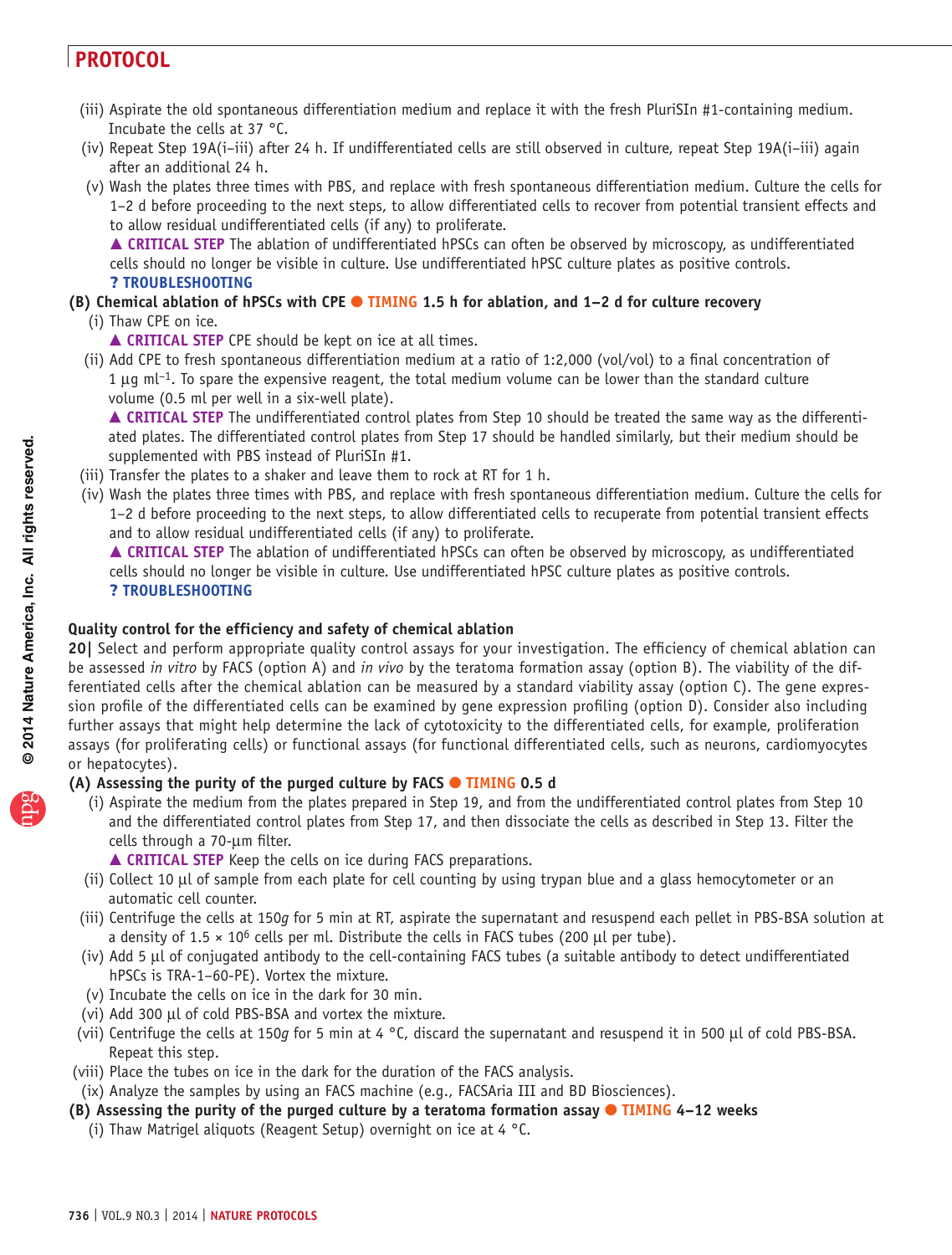- (ii) Aspirate the medium from the plates prepared in Step 19, and from the undifferentiated control plates from Step 10 and the differentiated control plates from Step 17, and dissociate the cells as described in Step 13. **△ CRITICAL STEP** Keep the cells on ice during preparations for teratoma formation assay.
- (iii) Collect a 10-µl sample from each plate for cell counting by using trypan blue and a glass hemocytometer or an automatic cell counter.
- (iv) Centrifuge the cells at 150*g* for 5 min at RT, aspirate the supernatants and resuspend the pellets in cold culture medium at a density of  $2 \times 10^6$  cells per 100 µl.
- (v) Mix 100 µl of cell-containing medium with 100 µl of Matrigel in an Eppendorf tube.
- (vi) Prepare fresh ketamine/Domitor mixture solution (Reagent Setup).
- (vii) Weigh NSG mice, and anesthetize them by a s.c. injection of 0.12 ml per kg from the mixture prepared in the previous step. Mice should be asleep and areflexive after 10 min.

! **CAUTION** All experiments using mice must be performed in accordance with all institutional and governmental ethics and animal handling requirements. NSG mice must be housed under specific pathogen-free conditions.

(viii) Use a 26-gauge syringe to inject a 200-µl cell-containing mixture from Step 20B(v) s.c., above the hind leg of the mouse.

 **CRITICAL STEP** To allow statistical analysis of the results, use at least three mice for each experimental condition. Cells can be injected above both hind legs of each mouse.

- (ix) Three weeks after cell injection, start following teratoma formation (at least once a week). Teratomas will appear as evident bulges at the location of cell injection. Once teratomas are detected, follow them daily and kill the mouse as described in the next step once the tumor reaches a volume of  $\sim$ 1 cm<sup>2</sup>.
	- **△ CRITICAL STEP** Do not allow teratomas to get larger, as they can cause unnecessary discomfort to the animals.
- (x) Kill mice by exposing them to lethal doses of Isoflurane within a desiccator jar. Mice should be dead after <5 min.
- (xi) By using surgical scissors, extract the teratomas and put them in a PBS-containing plate.
	- **CRITICAL STEP** Do not allow the teratomas to dry.
- (xii) Fill a cryomold intermediate plastic mold with O.C.T., put the teratoma inside, cover it with more O.C.T. and transfer it to liquid nitrogen for 5 min.

! **CAUTION** Liquid nitrogen is dangerous if it comes in contact with skin. Wear gloves and glasses while working with it, and handle it with care.

(xiii) Transfer frozen teratoma blocks to –80 °C for long-term storage. The cryopreserved teratomas can be sectioned, and the slides can then be subjected to histological analyses.

### **(C) Assessing the safety of the chemical exposure for the differentiated cells by a viability assay** ● **TIMING 2 h**

- (i) Measure the number of viable cells in the cell cultures from Step 19, using the CellTiter-Glo luminescence viability assay (Promega) according to the manufacturer's instructions.
- (ii) Compare the cell viability in the cultures exposed to the chemicals and those exposed to control conditions. If the chemical exposure has not been detrimental for the cells, the viability difference should be similar to the percentage of residual undifferentiated hPSCs, which is known from Step 18.

### **(D) Assessing the safety of the chemical exposure for the differentiated cells by gene expression profiling.** ● **TIMING 1 week**

- (i) Purify RNA from the cell cultures obtained at Step 19 with an RNA purification kit, such as the PerfectPure RNA cultured cell kit (5 Prime), according to the manufacturer's instructions.
- (ii) Subject your RNA samples to gene expression microarrays, such as the Affymetrix human gene 1.0 ST array, according to the manufacturer's protocol.
- (iii) By using gene expression analysis software, such as Expander<sup>37</sup>, derive a list of genes that are differentially expressed between the differentiated cells that have been exposed to the chemicals and those that have been exposed to control conditions.
- (iv) By following the pipeline of the software, subject this list to a functional enrichment analysis in order to identify functional annotations that are significantly different between the two conditions. ? **TROUBLESHOOTING**

### ? **TROUBLESHOOTING**

Troubleshooting advice can be found in **[Table 2](#page-9-0)**.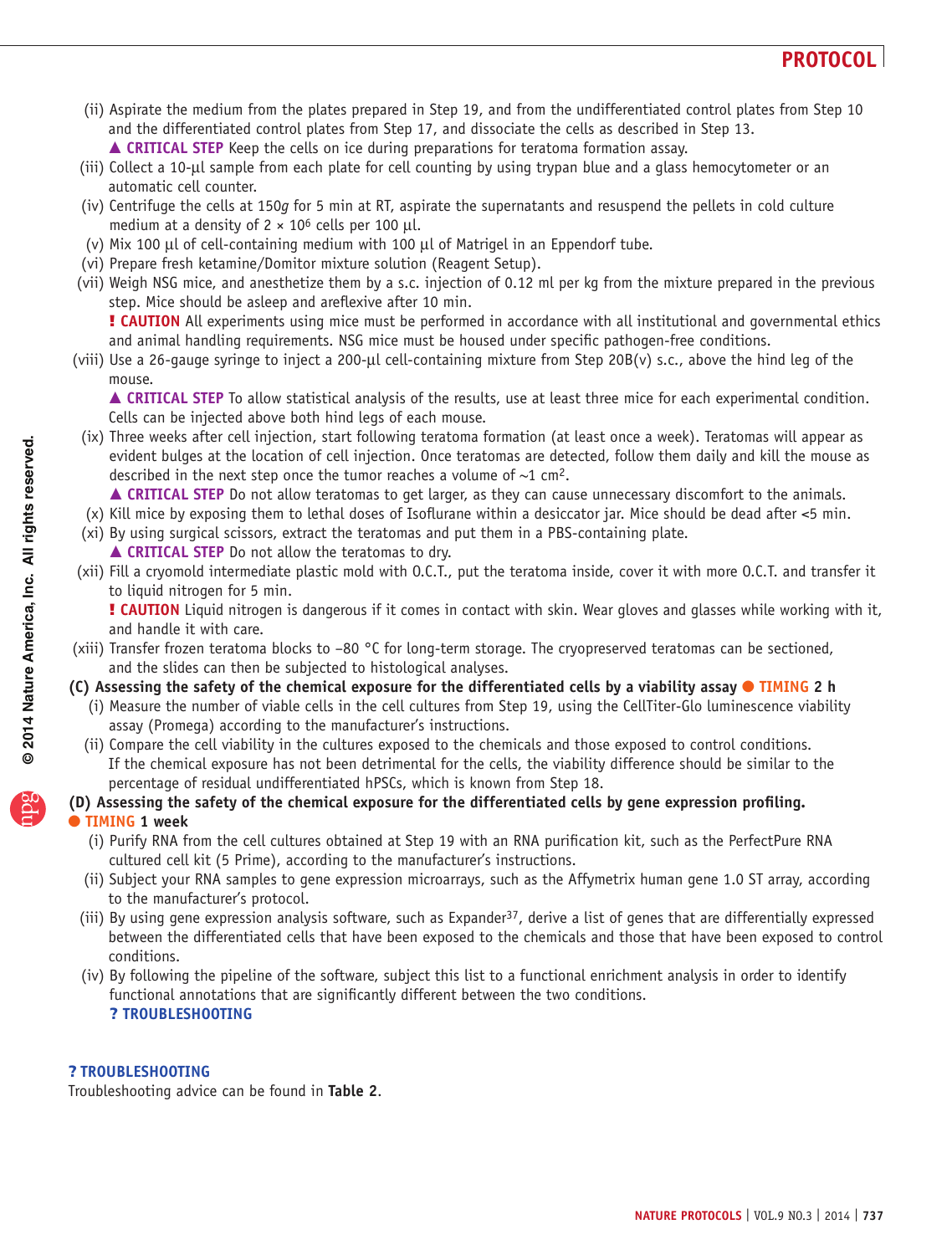#### <span id="page-9-0"></span>**Table 2 |** Troubleshooting table.

| <b>Step</b> | Problem                                                                                                                                                    | Possible reason                                                                                | Solution                                                                                                                           |
|-------------|------------------------------------------------------------------------------------------------------------------------------------------------------------|------------------------------------------------------------------------------------------------|------------------------------------------------------------------------------------------------------------------------------------|
| 10          | Extensive spontaneous differentiation<br>in culture                                                                                                        | Deterioration of culture conditions<br>(e.g., because of insufficient medium<br>replacement)   | Manually transfer colonies that look good<br>into new Matrigel-coated plates with fresh<br>culture medium                          |
| 17          | The culture is already confluent,<br>but differentiation is still ongoing                                                                                  | Plating density is too high                                                                    | Plate again at a lower density or split the<br>cells and continue differentiation                                                  |
|             | There is substantial cell death in culture<br>and few cells remain alive                                                                                   | Plating density is too low                                                                     | Plate again at higher density                                                                                                      |
| 19A(v)      | No cell death is observed in control<br>hPSC cultures                                                                                                      | The culture conditions decrease<br>PluriSIn #1 potency                                         | Try a higher concentration or a longer<br>exposure duration<br>Use low-oleate, low-serum medium                                    |
|             |                                                                                                                                                            | PluriSIn #1 has not been properly<br>dissolved or has been thawed and<br>frozen too many times | Try another batch of the compound                                                                                                  |
|             | Massive cell death of differentiated cells<br>is observed in the differentiated cultures                                                                   | The culture conditions increase<br>PluriSIn #1 potency                                         | Try a lower concentration or a shorter<br>exposure duration                                                                        |
|             |                                                                                                                                                            | The differentiated cells are sensitive<br>to SCD1 inhibition                                   | Try Step 19B (CPE-based elimination of<br>hPSCs)                                                                                   |
| 19B(iv)     | No cell death is observed in control<br>hPSC cultures                                                                                                      | The culture conditions decrease<br>PluriSIn #1 potency                                         | Try a higher concentration or a longer<br>exposure duration                                                                        |
|             |                                                                                                                                                            | CPE has not been properly prepared<br>or has been thawed and frozen too<br>many times          | Try another batch of the toxin                                                                                                     |
|             | Massive cell death of differentiated cells<br>is observed in the differentiated cultures                                                                   | The culture conditions increase CPE<br>potency                                                 | Try a lower concentration or a shorter<br>exposure duration                                                                        |
|             |                                                                                                                                                            | The differentiated cells are sensitive<br>to CPE                                               | Try Step 19A (PluriSIn #1-based elimination<br>of hPSCs)                                                                           |
| 20D(iv)     | The gene expression analysis shows that<br>many genes have changed, but there is<br>no consistency across replicates and no<br>apparent biological meaning | Gene expression microarray is of low<br>quality                                                | Perform QC analysis to your microarrays as<br>described in ref. 34<br>If necessary, repeat the microarray<br>experiment (Step 20D) |

#### ● **TIMING**

Steps 1–10, culturing hPSCs on Matrigel-coated plates: 1–2 weeks; expansion of hPSCs can take from several days to several weeks, depending on the size of the experiment and the proliferation rate of the cells

Steps 11–18, spontaneous monolayer differentiation of hPSCs: 5–7 d

Step 19A, chemical ablation of hPSCs with PluriSIn #1: 2–3 d for ablation, and 1–2 d for culture recovery

Step 19B, chemical ablation of hPSCs with CPE: 1.5 h for ablation, and 1–2 d for culture recovery

Step 20A, assessing the purity of the purged culture by FACS: 0.5 d

Step 20B, assessing the purity of the purged culture by a teratoma formation assay: 4–12 weeks

Step 20C, assessing the safety of the chemical exposure for the differentiated cells by a viability assay: 2 h

Step 20D, assessing the safety of the chemical exposure for the differentiated cells by gene expression profiling: 1 week

**Box 1**, (Optional), cytotoxicity rescue assay for SCD1 inhibition: 1 d

#### **ANTICIPATED RESULTS**

The protocol presented here enables the removal of undifferentiated hPSCs from culture on the basis of unique vulnerabilities of these cells: their metabolic dependency on oleate biosynthesis, and their high claudin-6 expression that results in high CPE sensitivity. Depending on the differentiation protocol used and on the exact culture conditions, both of these methods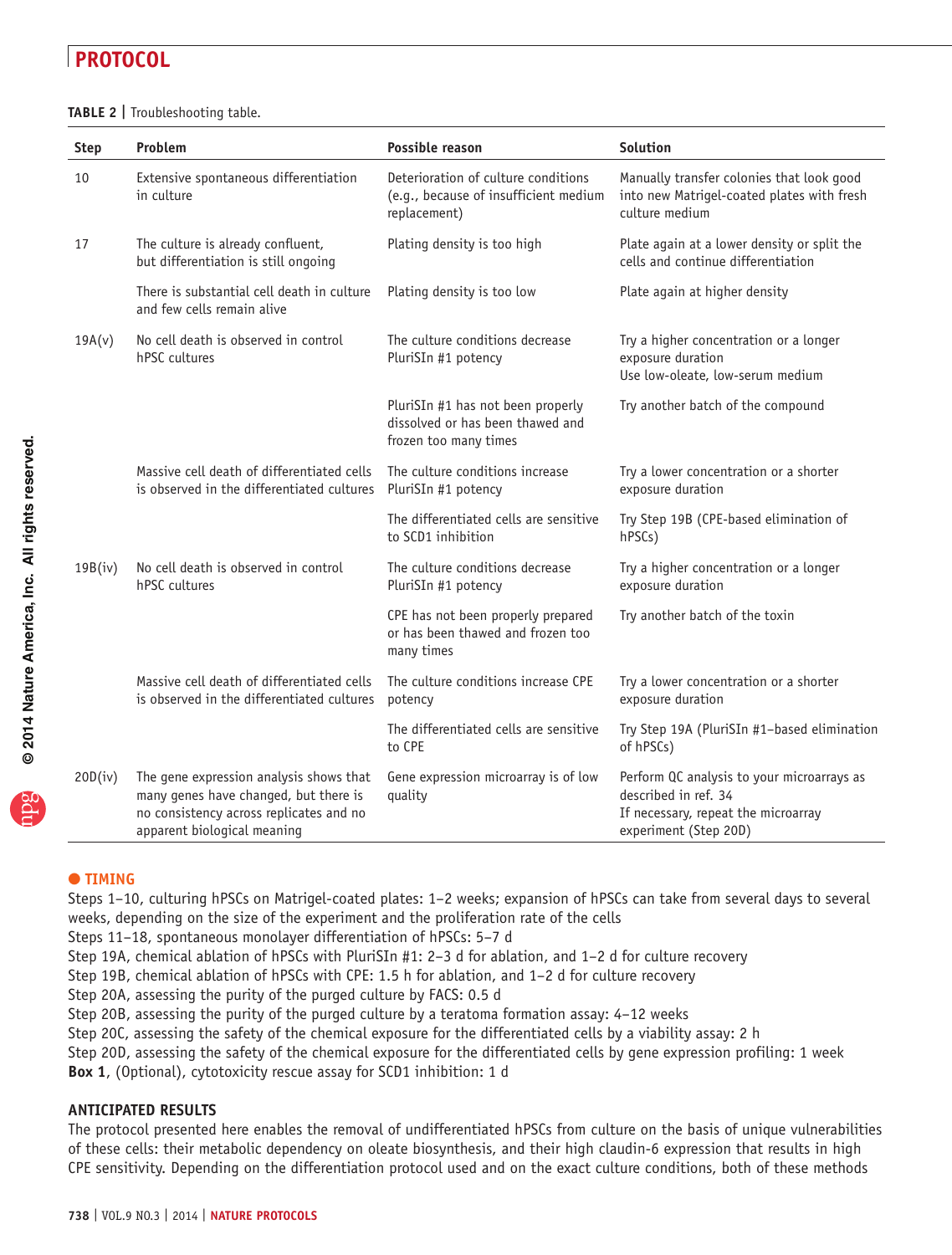<span id="page-10-4"></span>**a b c Figure 3 <sup>|</sup>** Typical results of chemical ablation of hPSCs. (**a**) Bright-field microscopy images of a mixed culture of undifferentiated and differentiated hPSCs, after a 48-h exposure to control culture conditions (top) or to PluriSIn #1 (bottom). Scale bars, 100 µm. (**b**) FACS analysis of a mixed culture of undifferentiated and differentiated hPSCs, after a 48-h exposure to control culture conditions (top) or to PluriSIn #1 (bottom). (**c**) Representative image of a teratoma generated by injection of a mixed culture of undifferentiated and differentiated hPSCs into immunodeficient mice (top). Teratoma formation was evaluated 6 weeks after cell injection. A 48-h exposure to PluriSIn #1 prevented teratoma formation (bottom). Scale bars, 1 cm. Appropriate institutional regulatory board permission was obtained for the studies reported in **c**.

should result in over 99% depletion of the undifferentiated cells[7,20](#page-11-0), signifi-



cantly increasing the purity of the resultant culture and reducing its tumorigenicity. Following the spontaneous monolayer differentiation protocol described in Steps 11–18, the differentiated culture at day 7 will normally contain 10–20% residual hPSCs, whereas the undifferentiated control culture will comprise >90% hPSCs. After exposure to PluriSIn #1 or to CPE (Step 19), these cultures should contain <1% of the initial number of hPSCs. This can be roughly estimated by microscopy imaging (**[Fig. 3a](#page-10-4)**), and it should be accurately reflected by the FACS analysis (Step 20A; **[Fig. 3b](#page-10-4)**).

In the teratoma assay (Step 20B), injection of two million hPSCs according to the described procedure should result in teratoma formation in 100% of the cases, normally by 6 weeks' time. Therefore, the control mice that are injected with undifferentiated hPSCs should always develop teratomas. Mice that do not develop teratomas 12 weeks after injection will normally not develop them at all, and thus they can be declared 'teratoma-free'. Successful removal of undifferentiated hPSCs from culture should result in teratoma prevention (**[Fig. 3c](#page-10-4)**).

The safety of the protocol for differentiated progeny can be appreciated by using a viability assay (Step 20C) or by gene expression profiling (Step 20D). In the viability assay, the expected difference between the number of viable cells in the treated culture and that in the control differentiated culture can be calculated based on the estimation of residual undifferentiated hPSCs obtained in Step 18; a much greater viability difference than expected would reveal that the chemical exposure has been detrimental for the differentiated cells. In the gene expression analysis, a decrease in the expression of pluripotency genes is expected if the culture contained many residual hPSCs before their chemical ablation. However, a safe exposure should not result in a marked decrease in genes that characterize the functional differentiated cell type, nor should it lead to significant increase in genes related to cellular stress or to cell death. When chemical ablation is performed with PluriSIn #1 (Step 19A), it is advisable to specifically examine genes related to endoplasmic reticulum (ER) stress; when chemical ablation is performed using CPE, one should examine genes related to the cell membrane integrity. In both cases, these genes should not change considerably.

Finally, the oleate rescue assay (**[Box 1](#page-4-0)**) aims to test whether cell death has indeed occurred because of inhibition of SCD1 activity. High concentrations of oleate will completely reverse the phenotype, demonstrating a causal role for oleate depletion in the observed cell death.

**Acknowledgments** We thank T. Golan-Lev for her assistance with graphic design, and M. Boehringer for critically reading the manuscript. N.B. is the Herbert Cohn Chair in Cancer Research. U.B.-D. is a Clore Fellow. The research was partly funded by a grant from Hoffmann La Roche-Yissum Collaboration, by the Israel Science Foundation (ISF) (grant no. 269/12) and by the ISF-Legacy Heritage Biomedical Science Partnership (grant no. 1252/12).

**AUTHOR CONTRIBUTIONS** U.B.-D. and N.B. developed the techniques and wrote the manuscript.

**COMPETING FINANCIAL INTERESTS** The authors declare competing financial interests: details are available [in the](mailit:in the online version of the paper) [online version of the paper](http://www.nature.com/doifinder/10.1038/nprot.2014.050).

- <span id="page-10-0"></span>1. Ben-David, U., Kopper, O. & Benvenisty, N. Expanding the boundaries of embryonic stem cells. *Cell Stem Cell* **10**, 666–677 (2012).
- <span id="page-10-1"></span>2. Ben-David, U. & Benvenisty, N. The tumorigenicity of human embryonic and induced pluripotent stem cells. *Nat. Rev. Cancer* **11**, 268–277 (2011).
- <span id="page-10-2"></span>3. Narsinh, K.H. *et al.* Single cell transcriptional profiling reveals heterogeneity of human induced pluripotent stem cells. *J. Clin. Invest.* **121**, 1217–1221 (2011).
- 4. Ghosh, Z. *et al.* Dissecting the oncogenic and tumorigenic potential of differentiated human induced pluripotent stem cells and human embryonic stem cells. *Cancer Res.* **71**, 5030–5039 (2011).
- <span id="page-10-3"></span>5. Lee, A.S. *et al.* Effects of cell number on teratoma formation by human embryonic stem cells. *Cell Cycle* **8**, 2608–2612 (2009).
- 6. Hentze, H. *et al.* Teratoma formation by human embryonic stem cells: evaluation of essential parameters for future safety studies. *Stem Cell Res.* **2**, 198–210 (2009).

Reprints and permissions information is available online at [http://www.nature.](http://www.nature.com/reprints/index.html) [com/reprints/index.html](http://www.nature.com/reprints/index.html).